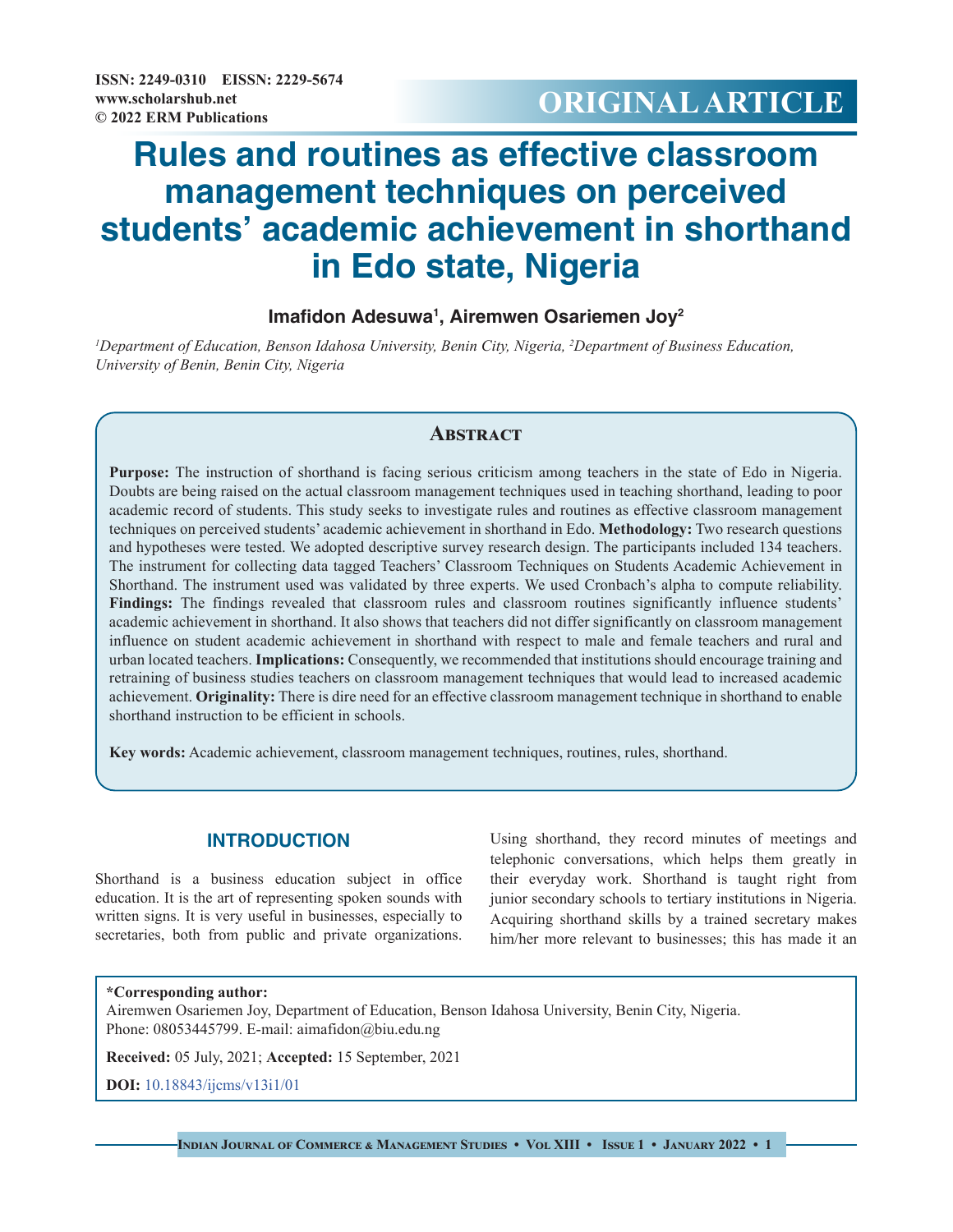indispensable tool for every organization [\(Adeboye, 2000\)](#page-5-0). A successful shorthand student is likely to have a brighter future ahead. For example, shorthand notes could be used legally; thus, even at courts, journalists use it extensively, because in most jurisdictions around the world, cameras and recorders are not allowed during trial. Moreover, it takes longer to get the transcripts of the verdicts, as they are not released immediately. In developed countries like the U.S and U.K., journalists are often paid a premium if they have their shorthand skills above a certain minimum speed requirement. Given this backdrop and utilities of shorthand skills, it is very important for teachers of business studies to create and maintain a productive classroom setting so as to attain the aim of the course. It requires some measures of teaching techniques or special methodology to impact on students offering skilled course like shorthand. Majority of these objectives are achieved through interactions between the students and teachers in the class; hence, the classroom needs proper planning [\(Adeboye, 2000\).](#page-5-0) There are many classroom management techniques that can influence academic achievement of the business studies students. These include rules, routines, classroom organization, and expectation of student behavior, the teacher understanding the students, attention, affection, and praise. This study discusses a few of them that impinge on the achievement of students in a course like shorthand.

Classroom organization has been discussed across many research studies as one of the main factors that affect students' academic performance [\(Marzono and Pickering,](#page-6-0)  [2003\)](#page-6-0). Classroom management is seen as one of the actions teachers use to create an accommodating environment for academic and social-emotional learning of students [\(Everton](#page-5-1) [and Emmer, 1982\)](#page-5-1). It can also be seen as the instructors' skill to jointly manage time, space, resources, students' roles, and behaviors to provide an environment that encourages learning (Alberto and Troutman, 1986). [Webster's Dictionary \(2010\)](#page-6-1) defines a rule as "a fixed standard that regulates conduct." The instructor should set some rules for the students to adhere to for effective teaching and learning of shorthand. For example, the shorthand teacher could inform the class that s/he does not tolerate late coming; any student coming late, would not be allowed to participate in the class on that particular day. Another example could be that the shorthand teacher tells the students that they must have their writing materials before entering the shorthand class; students, without their writing materials would not eligible to enter the class. Notably, within the classroom, rules are occasionally modified fit. Nonetheless, rules do create the confines for students' behavior and engagement [\(Nakamura, 2000\)](#page-6-2); thus, constancy in their implementation is vital for effective classroom organization and management. A teacher ought to

set rules for the students to adhere to for effective teaching and learning to go on. For example, a teacher could inform the class that s/he does not tolerate talking when lessons are going on. Rules are one of the basic techniques that a teacher could use to curb the excess of students' misbehavior within the class. Routines on the other hand, are bendable than rules; they are precise ways of doing things. For example, some common routines include taking attendance, disposals of trash, labeling of work, turning in homework, making a change during or between class activities, genuine emergencies, and moving from one activity to another. Hence, routines shape the classroom environment [\(Wallace, 2011\)](#page-6-3). It is necessary for teachers to regularly give the students cues/ routines that would remind them of suitable behavior. It is also necessary for a shorthand teacher to be excellent at planning and maintaining a good classroom environment, because of the skills involved in teaching shorthand [\(Wallace, 2011\)](#page-6-3). Routines empower the recipients to be more accountable for their own behavior and knowledge in the classroom. They are precise ways of doing things that for the most part very little during the course of the lesson. For classrooms to operate efficiently and effectively, they need routines [\(McLeod et](#page-6-4)  [al., 2003\).](#page-6-4) That is, routines include how to enter and exit the classroom, take attendance, lunch time, secure teaching resources, throw trash away, label work, submit homework, make a change during or between instructional activities, get to safety during drills and actual exigencies, and change from one action or place to another. Hence, routines determine the classroom environment. Efficient instructors use routines for daily tasks more than their ineffective colleagues [\(Stronge](#page-6-5)  [et al., 2003\)](#page-6-5). They take their time at the beginning of the school session to teach the routines. After the routines are mastered, attention could be paid to the learning instructions [\(McLeod et al., 2003\)](#page-6-4). Efficient instructors usually give students cues to remind them of behavior that is acceptable; they are generally good at planning and managing a positive classroom environment.

Students' academic achievement means performance outcomes that show the extent to which, a student has accomplished a particular goal that was the focus of activity in the instructional environment. Hence, academic achievement should be considered to be a comprehensive construct that comprises diverse areas of learning. Due to the fact that the field of academic achievement is very wide, and covers a variety of educational outcomes, the meaning of academic achievement is dependent on the indicators used to calculate it. Shorthand instructions have been facing serious criticisms among teachers in the state of Edo at Nigeria. Doubts are being raised on the actual classroom management techniques, used in teaching shorthand, which in turn, has led to poor academic achievement for the students. This study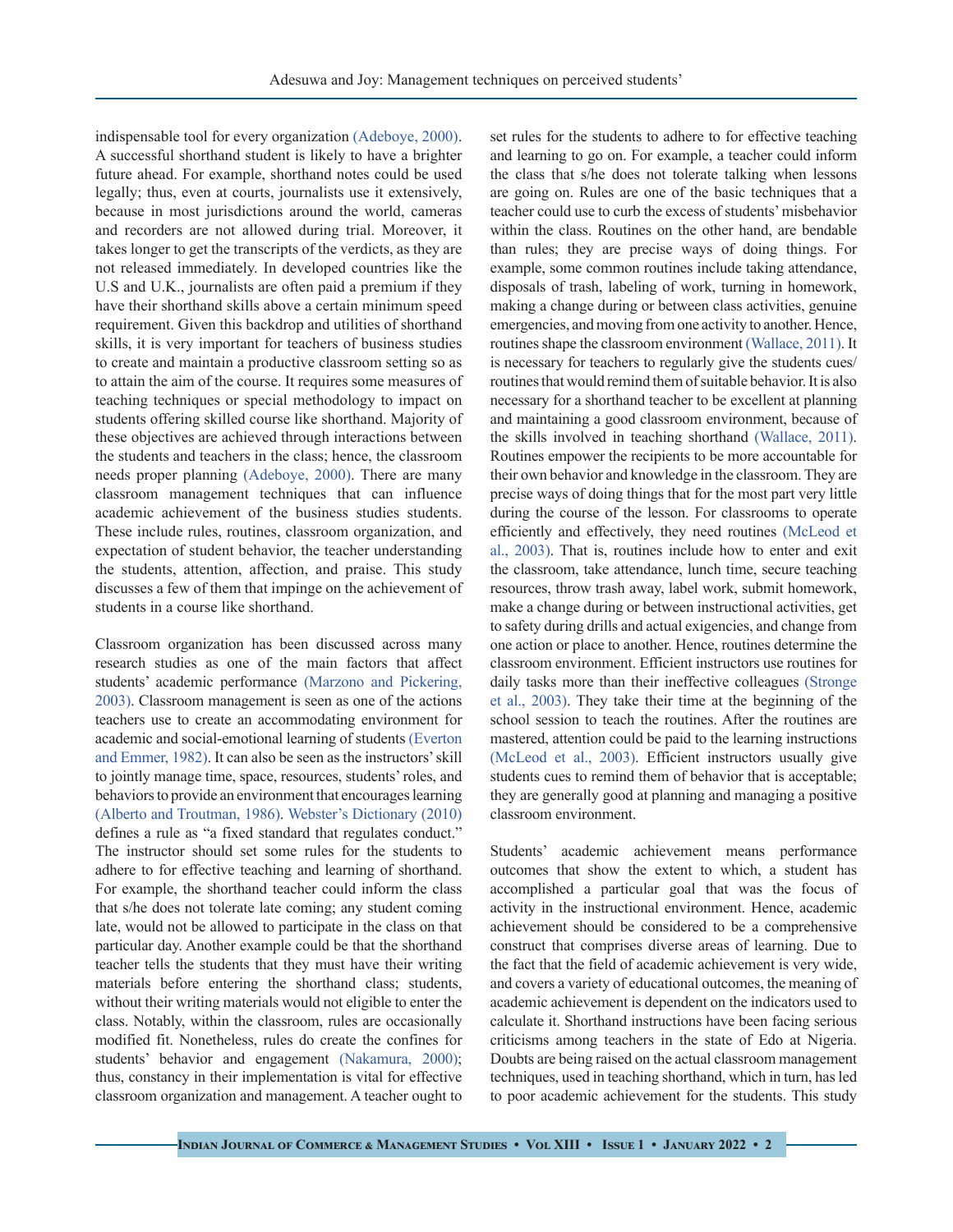seeks to investigate rules and routines as effective classroom management techniques on perceived students' academic achievement in shorthand in Edo state, Nigeria. It is on the premise of this observed gap that this study focuses to ask: What are business studies teachers' classroom management techniques that could improve the perceived students' academic achievement in shorthand.

## **Statement of the Problem**

The ability of teachers to organize classrooms and manage students' behavior is critical to achieving positive educational outcomes. Although sound classroom management does not guarantee effective instruction, it does establish the environmental context that makes good instructions possible. Unconducive learning environment in the public schools has posed serious problems to students' academic performance in shorthand over many decades ago. This trend has been on the increase; in fact, its prevalence has attracted the concern of teachers, parents, guidance counselors, and even academic researchers. Effective classroom management has been discussed extensively at educational seminars and workshops, with efforts aimed at bringing a lasting solution to the problem of students' poor academic performance encountered in secondary schools. In most cases, teachers become tired of using verbal instructions, and corporal punishment is meted out in an attempt to establish effective classroom management; but this method alone does not produce the desired results. Thus, it becomes necessary to examine effective classroom management techniques on perceived academic achievement in shorthand in Edo state, Nigeria.

### **Purpose of the Study**

The study specifically looks to determine;

- 1. The extent teachers' classroom rules influence students' academic achievement in shorthand in public secondary schools at Edo.
- 2. The extent to which, classroom routines, introduced by teachers of business studies, influence students' academic achievement in shorthand in public secondary schools at Edo.

## **Research Questions**

The following research questions were raised for this study;

- 1. What is the extent teacher's classroom rules influence achievement of students in shorthand in public schools in Edo state?
- 2. What extent do classroom routines introduced by teachers of business studies influence students'

academic achievement in shorthand in public secondary schools in Edo state?

#### **Null Hypotheses**

The following null hypotheses were formulated:

- 1. There is no difference between male and female business studies teacher classroom management techniques on students' academic achievement in shorthand in public schools in Edo state
- 2. There is no significant difference between business studies teachers' in rural and urban secondary schools on classroom management techniques in Edo state.

## **Research Design**

The study adopted descriptive survey design. This was used to elicit responses from respondents with questionnaire and analyzing data from only a few people considered representatives of the entire group.

### **Population**

The respondents of this study included teachers of business studies in public secondary schools at Edo. In the entire state of Edo, the total population of teachers of business studies according to data obtained from Edo State Ministry of Education in 2020 was 134. Due to the relative small size of the population, we decided to use the entire population for the study.

#### **Instrument**

We employed a structured questionnaire as our study instrument. The questionnaire was titled "Classroom Management Techniques on Students Attendance and Academic Achievement;" it was designed by the researcher, based on insights gained from extant literature. The instrument was divided into two: Clusters A and B. Cluster A was used to elicit basic information on demographic variables of the recipients, while cluster B was further split into two: clusters B1-B2, covering the two research questions raised. Cluster B1 had 7 items that covered classroom rules on students' academic achievement. Cluster B2 had 6 items that covered classroom routines on students' academic achievement. The instrument had a 4-point Likert response level of very high extent (VHE) 4 points, HE 3 points, low extent (LE) 2 points, and very LE (VLE) 1 point. The respondents were required to choose only one option as their assessment of the situation for each question.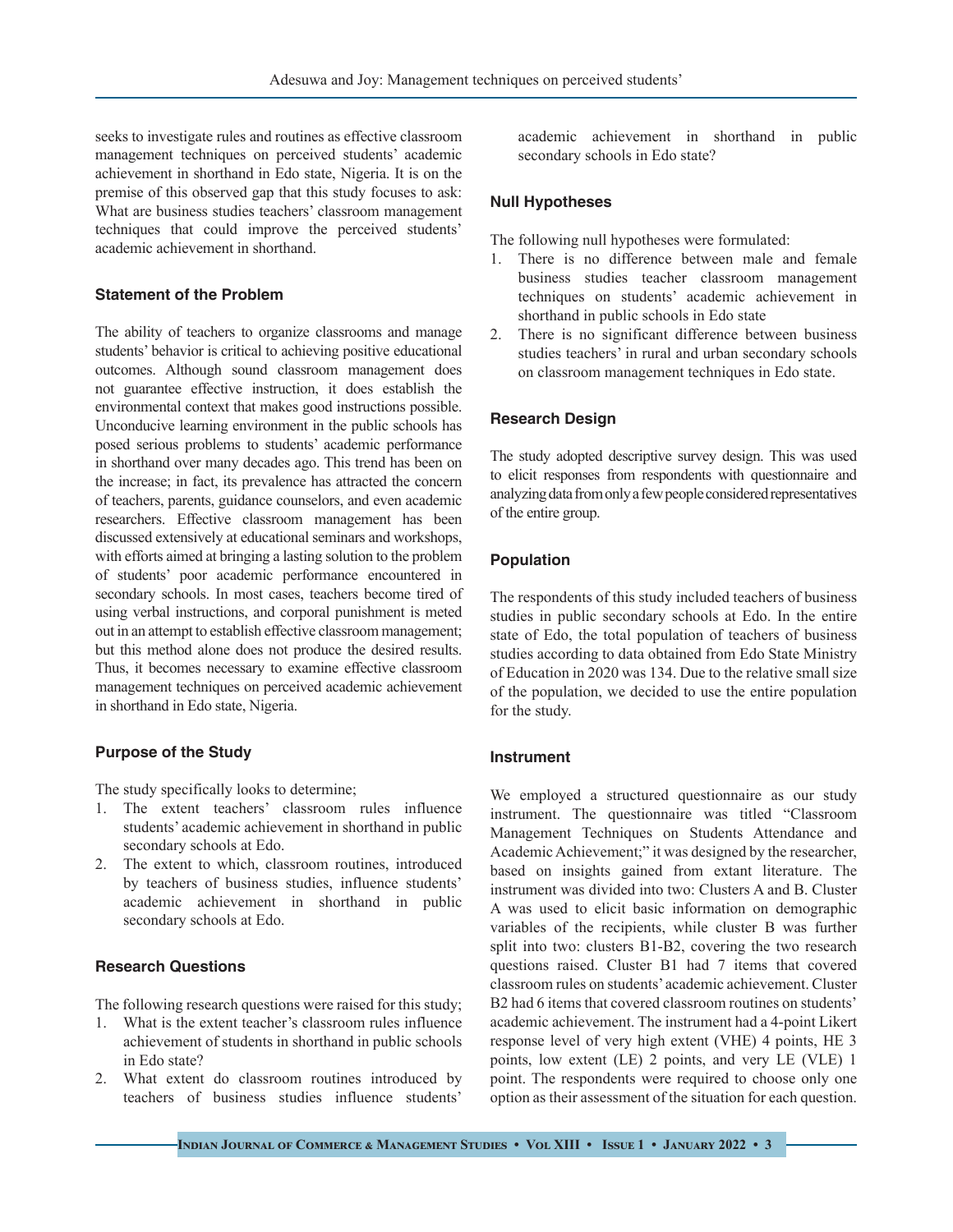Further, to determine the validity of the questionnaire, we adopted face and content validity. This was done by giving the instrument to the researcher's supervisor, along with two other experts in the Department of VTE, University of Benin, Benin city. The reliability of the data collection instrument was ensured by administering it to 20 teachers of business studies from the state of Delta. Notably, these teachers were not part of the main study; using Cronbach's alpha, the coefficients obtained herein, were 0.70 and 0.80 for the two clusters. These figures were considered high enough for the instrument to be reliable.

## **Data Collection and Analysis**

Copies of the questionnaire were given to the respondents by the researcher and duly collected. For the research questions, descriptive statistics of mean and standard deviation were used. The z-test statistics was used to test the null hypotheses. The mean and standard deviation were regarded as the measure, which best represents the entire distribution of the data. Real limit of values was used for taking decisions on the items as follows.

## **RESULTS**

**Research question 1:** What is the extent teachers' classroom rules influence academic achievement of student in shorthand in public schools in Edo state?

From the data in Table 1, results of mean responses of the respondents of classroom rules on student achievement shows that the mean ranges from 2.63 to 3.68, and the variables 1–7 were rated as HE. The results also show that all the variables on classroom rules have HE on student academic achievement in shorthand.

1. Research question 2: What extent does business studies teachers' classroom routines influence students' academic achievement in shorthand in public secondary schools in Edo state? From data in Table 2, we note that the mean ranges from 2.55 to 3.04, and the

| <b>Response categories</b> |   | <b>Rating Boundary</b><br>limit |
|----------------------------|---|---------------------------------|
| VHE                        | 4 | $4.50 - 5.00$                   |
| HE.                        | 3 | $3.50 - 4.49$                   |
| LE                         | 2 | $1.50 - 2.49$                   |
| VI F                       |   | $0.50 - 1.49$                   |

The hypothesis will be accepted when the value obtained is≥0.05

variables 1–7 were rated as HE. The results also show that all the variables on classroom routines have HE on student academic achievement in shorthand.

#### **Null Hypotheses 1**

There is no difference between male and female business studies teachers' classroom management techniques on students' academic achievement in shorthand in public schools in Edo state. From Table 3, the results indicate that there is no difference between male and female teachers' classroom management techniques on student academic achievement as  $P > 0.05$ . Notably, the number of male teachers was 40, while the number of female teachers was 94. The mean for male teachers indicated 104.36 and that for female teachers showed 105.05. The standard deviation for male respondents stood at 10.60 and that of female respondents showed 10.65. The degree of freedom showed 132 and the t-value indicated −0.253. The null hypothesis was accepted based on the fact that  $P = 0.801$  was  $> 0.05$ .

#### **Null Hypothesis 2**

There was no significant difference between business studies teachers' in rural and urban public secondary schools in Edo state on students' academic achievement in shorthand. Results of the t-test in Table 4 show that there is no difference between rural and urban business studies teacher classroom management techniques on student academic achievement as  $P > 0.05$ . The number of rural located teachers was 43, and the number of urban located teachers was 91. The mean for rural located teachers indicated 106.10, and that for urban teachers showed 106.10. The standard deviation for male respondents stood at 10.60, and that of female respondents showed 10.65. The degree of freedom showed 132 and the t-value indicated −0.253. The null hypothesis thereby states that there is no difference between male and female teachers' classroom management techniques on academic achievement of students in shorthand in schools in Edo state which was accepted.

### **FINDINGS**

- 1. Classroom rules technique highly influences students' academic achievement in shorthand
- 2. Classroom routines technique highly influence student academic achievement in shorthand
- 3. There is no significant difference between male and female business studies teachers' classroom management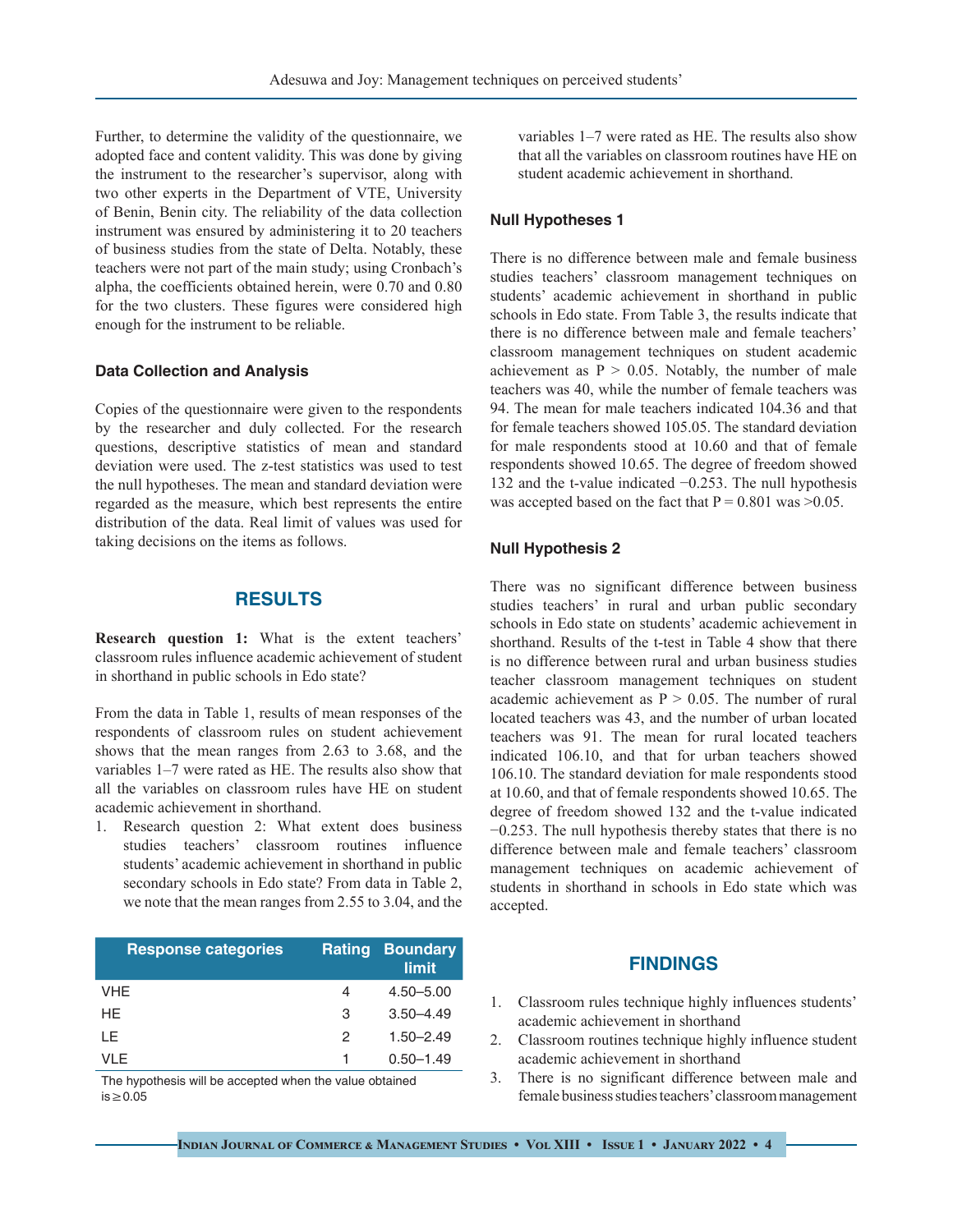| Table 1: Mean and SD of respondents on classroom rules techniques on student academic<br>achievement |                                                                                                                 |      |                   |                  |  |
|------------------------------------------------------------------------------------------------------|-----------------------------------------------------------------------------------------------------------------|------|-------------------|------------------|--|
| S. No.                                                                                               | Item statement                                                                                                  | Mean | <b>SD</b>         | <b>Remarks</b>   |  |
| 1                                                                                                    | Enforcing classroom rules engender quiet and well behaved shorthand class                                       | 2.95 | 1.02 <sub>1</sub> | High extent      |  |
| 2                                                                                                    | Obeying classroom rules creates a conducive environment for effective teaching<br>and learning of shorthand     | 2.76 | 1.16              | High extent      |  |
| 3                                                                                                    | Rules ensure disciplines class which improves students ability to follow the lesson<br>of shorthand             | 2.63 | 0.98              | High extent      |  |
| $\overline{4}$                                                                                       | Available wide variety of rules reinforce by teachers enhances student academic<br>performances                 | 2.75 | 1.00              | High extent      |  |
| 5                                                                                                    | A well explained rule enhances the teaching and learning process of shorthand                                   | 3.68 | 0.88              | High extent      |  |
| 6                                                                                                    | A real and immediate feedback enhances classroom management, thereby<br>increases student academic performances | 2.65 |                   | 1.24 High extent |  |
| 7                                                                                                    | A well-acknowledged and reinforced student behavior increases student<br>performance                            | 2.85 | 1.43              | High extent      |  |
|                                                                                                      | Total                                                                                                           | 2.94 | 1.06              | High extent      |  |

**Table 1: Mean and SD of respondents on classroom rules techniques on student academic** 

Source: Field study, 2020

## **Table 2: Mean and SD of respondents on classroom routines techniques on student academic achievement**

| <b>S. No.</b>   | Item statement                                                                                                              | Mean | <b>SD</b> | <b>Remarks</b> |
|-----------------|-----------------------------------------------------------------------------------------------------------------------------|------|-----------|----------------|
| 8               | Effective classroom routines in a shorthand class enhance student focus                                                     | 2.55 | 1.13      | High extent    |
| 9               | Classroom routines makes the teaching of shorthand easier for student to<br>understand the lessons                          | 2.99 | 1.00      | High extent    |
| 10              | Classroom routines positively influence the behavior of student and increase their<br>concentration                         | 2.58 | 1.23      | High extent    |
| 11              | Routines help shorthand students to be more accountable for their behavior and<br>learning during instruction               | 3.04 | 0.99      | High extent    |
| 12 <sup>2</sup> | The practice of routines in shorthand class provides corrective feedback to the<br>teacher                                  | 2.79 | 1.01      | High extent    |
| 13              | Praise and encouragement given to the students enhances the successful<br>completion of routines in the shorthand classroom | 2.83 | 0.89      | High extent    |
|                 | Total                                                                                                                       | 2.80 | 1.04      | High extent    |

Source: Field study, 2020

**Table 3: Results of t‑test of difference between male and female business studies teachers classroom management techniques on student academic achievement Respondents <sup>n</sup> Mean SD Df t‑value P** Male 40 104.36 10.60 Female 94 105.05 10.65 132 −0.253 0.801

techniques on students' academic achievement in shorthand in Edo state

4. There is no significant difference between rural and

| Table 4: Results of t-test of difference between<br>teachers of rural and urban on classroom<br>management techniques on student academic<br>achievement |    |        |           |    |                         |       |  |
|----------------------------------------------------------------------------------------------------------------------------------------------------------|----|--------|-----------|----|-------------------------|-------|--|
| Respondents n Mean                                                                                                                                       |    |        | <b>SD</b> | Df | <i>t</i> -value         | P     |  |
| Rural                                                                                                                                                    | 43 | 106.10 | 7.70      |    |                         |       |  |
| l Irhan                                                                                                                                                  |    |        |           |    | 103.71 12.38 132 -0.893 | 0.375 |  |

urban business studies teachers' classroom management techniques on students' academic achievement in shorthand in Edo state.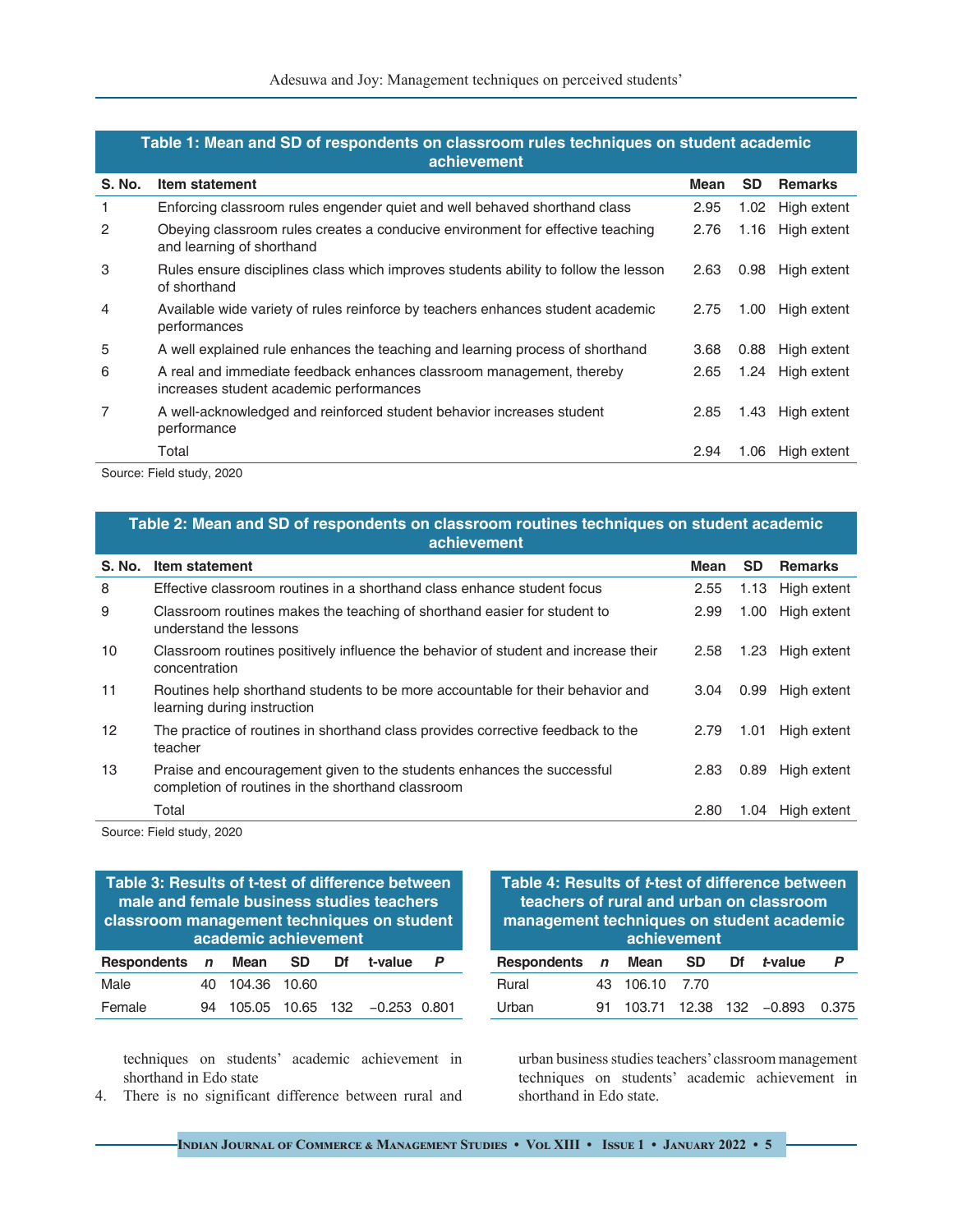## **DISCUSSION**

The extent business studies teachers' classroom rules techniques applied by business studies teachers influence students' academic achievement in shorthand. The findings from research question one have a HE on student academic achievement in shorthand in Edo state. In other words, classroom rules have a very high correlation with students' academic achievement in shorthand. These findings concur with [Omomia and Omomia's \(2014\)](#page-6-6) study that reported that the ability of teachers to manage the students' behavior is critical in achieving positive educational outcomes. The extent of classroom routines applied by business studies' teachers do influence the students' academic achievement in shorthand. The findings from research question two reveal that the relationship between business studies teachers' classroom routines and students' academic achievement in shorthand in Edo state is very high. This implies that classroom routines applied by business studies teachers significantly influence students' academic achievement in shorthand. The findings of Aminu (2006) showed that there is a strong relationship between routines techniques and students' academic achievement in shorthand and students' academic achievement in shorthand is in consonance with the findings of this study. The result of the t-test analysis showed that the two groups of business studies teachers male and female and rural and urban did not differ significantly in their rating on the influence of classroom management techniques on students' academic achievement in shorthand in secondary schools in Edo state, hence, the null hypotheses was accepted.

## **CONCLUSION**

Based on the findings of this study, we conclude that the classroom management techniques highly influence the students' academic achievement in shorthand. These techniques that include classroom rules and classroom routines should, therefore, be sustained by business studies teachers in the Edo state.

## **RECOMMENDATIONS**

Deriving from the result of this study, we made the following recommendations:

- 1. Business studies teachers in Edo state should be able to apply classroom management rules technique. This would help in boosting academic achievement of students in shorthand
- 2. Business studies' teachers in Edo state should put

classroom routines in place for effective and efficient teaching of shorthand, which will, in turn, improve their academic performance.

## **AUTHOR'S CONTRIBUTION**

The first author wrote the introduction, background and references. The second author carried out the analysis, discussion and the conclusion part of the study..

## **FINANCIAL SUPPORT**

There was no financial support from both the author institutions and NGO. The study was made possible with the effort of the authors.

# **ACKNOWLEDGEMENTS**

The authors want to appreciate all those who contributed one way or the other to the success of this paper. Firstly, the researchers want to appreciate the principals whose schools were used to collect data. Secondly, the statistician who helped in coding in the data and finally my colleagues' whose contribution/discussion enhanced the research. Also the research assistants.

## **CONFLICT OF INTEREST**

The authors have not declared any conflict of interests.

## **REFERENCES**

- <span id="page-5-0"></span>Adeboye, K. (2000). Teachers work environment as correlate of classroom management in Ekiti state government secondary schools. *Journal of Emerging Trends in Educational Research and Policy Studies*, *2*(4), 155-162.
- Alberto, P., & Troutman, A. C. (1999). *Applied Behaviour Analysis for Teachers*. 5<sup>th</sup> ed. Upper Saddle River: NJ Merill. p19-23.
- Aminu J. (2006). Issues and challenges In Nigerian Education In the 21st century., Farfaru *Journal of Mutti-Disciplinary studies* Vol. I. Sokoto.
- <span id="page-5-1"></span>Everton, C. M., & Emmer, E. T. (1982). Effective classroom management at the beginning of the school year in junior high classes. *Journal of Psychology*, *74*, 458-498.